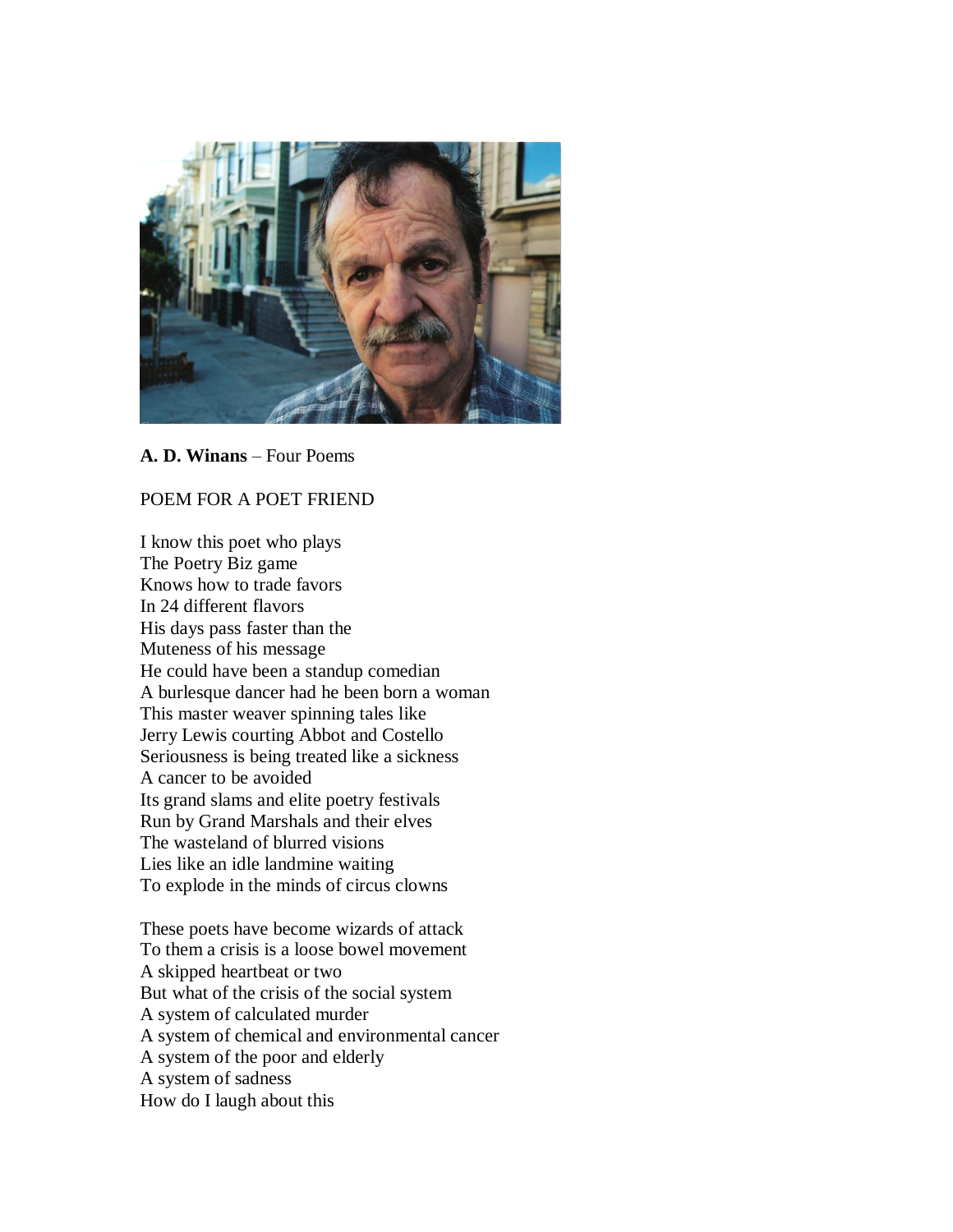How do I laugh about my brothers in prison My dead comrades racing across blood stained clouds Their bruised feet bringing down rain A rain that does not cleanse but Leaves behind scars and torn flesh And still the games go on Red poets who write love songs for Stalin Populist poets turned businessmen Hanging out at Spec's and the Café Trieste Courting the favors of the NEA Campaigning to be the next city Poet Laureate

I can't wear the easy grin It is an ill-fitting suit My mind is a tailor who fits Me with needled threads And yes there is a place for laughter And I too can pen a funny line but Poetry is more than laughter More than stepping up on stage One hand on the poem The other on the applause meter And it was a Russian poet who said "The function of poetry must be To make us blush with shame." And it was an American poet who said "The dams reverse themselves and want To go stand alone in the desert" That is why these poems are sad The long-dead running over the fields The masses sinking down The light in the children's faces Fading at six and seven These are the voices I heed Knowing the poet must believe In what he says and writes That a poet's responsibility Goes beyond the written word

A poet must be angry But he must be able to sing too His words must melt like sweet honey On a blistered tongue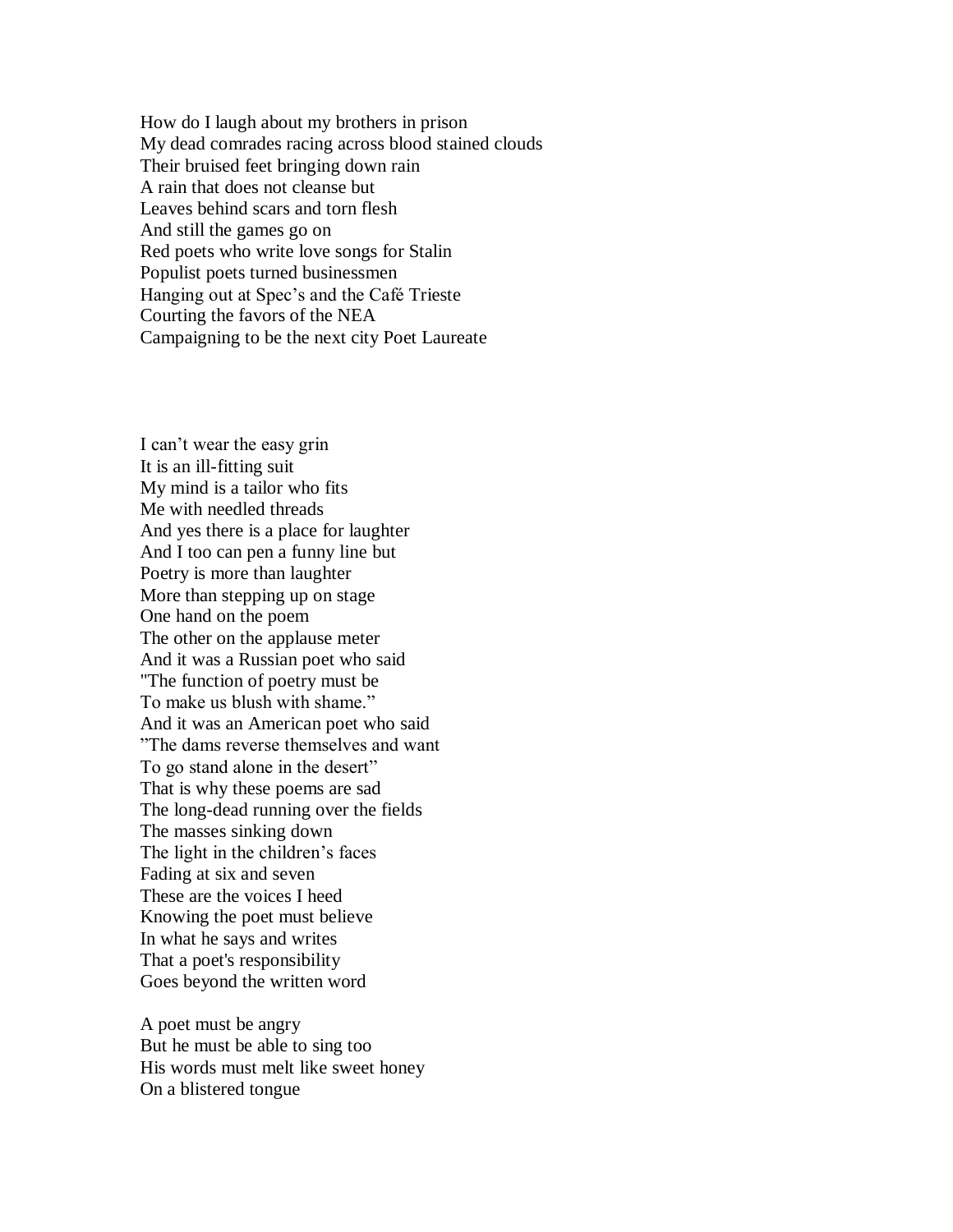For flat-backed whales sing and birds sing But my poet friend has forgotten how to sing It shows in his eyes It shows in his nervous laughter It shows in his words on the page

My poet friend writes a poem a day He spends his time in coffee houses And courts the favors of those in power He does not visit the jails The prisons the forests the bowery The freezing North Dakota dawn He does not feel the whisper Of the secret that passes over the plains

## THEY'RE AT IT AGAIN (preparing for mid-term elections)

They say they want to clean up the Tenderloin Going after the massage parlors and prostitutes In their annual crack down on sin charade When the real sin is the homeless Battered women and children Gay bashing wall street criminals Perjury and obstruction of justice By politicians with no shame It's all status-quo business as usual As we hire more cops to protect business interests Build more prisons to discourage revolution While cutting back on food stamps for the poor And school breakfasts and lunches For 40,000 children In order to give the richest of the rich Another tax break

The finest minds of our generation enslaved In hallowed University classrooms Or working in scientific labs creating New weapons of mass destruction The hungry jaws of capitalism chewing Up the poor and institutionalizing the elderly But not before squeezing every last drop of blood Out of the working class man and woman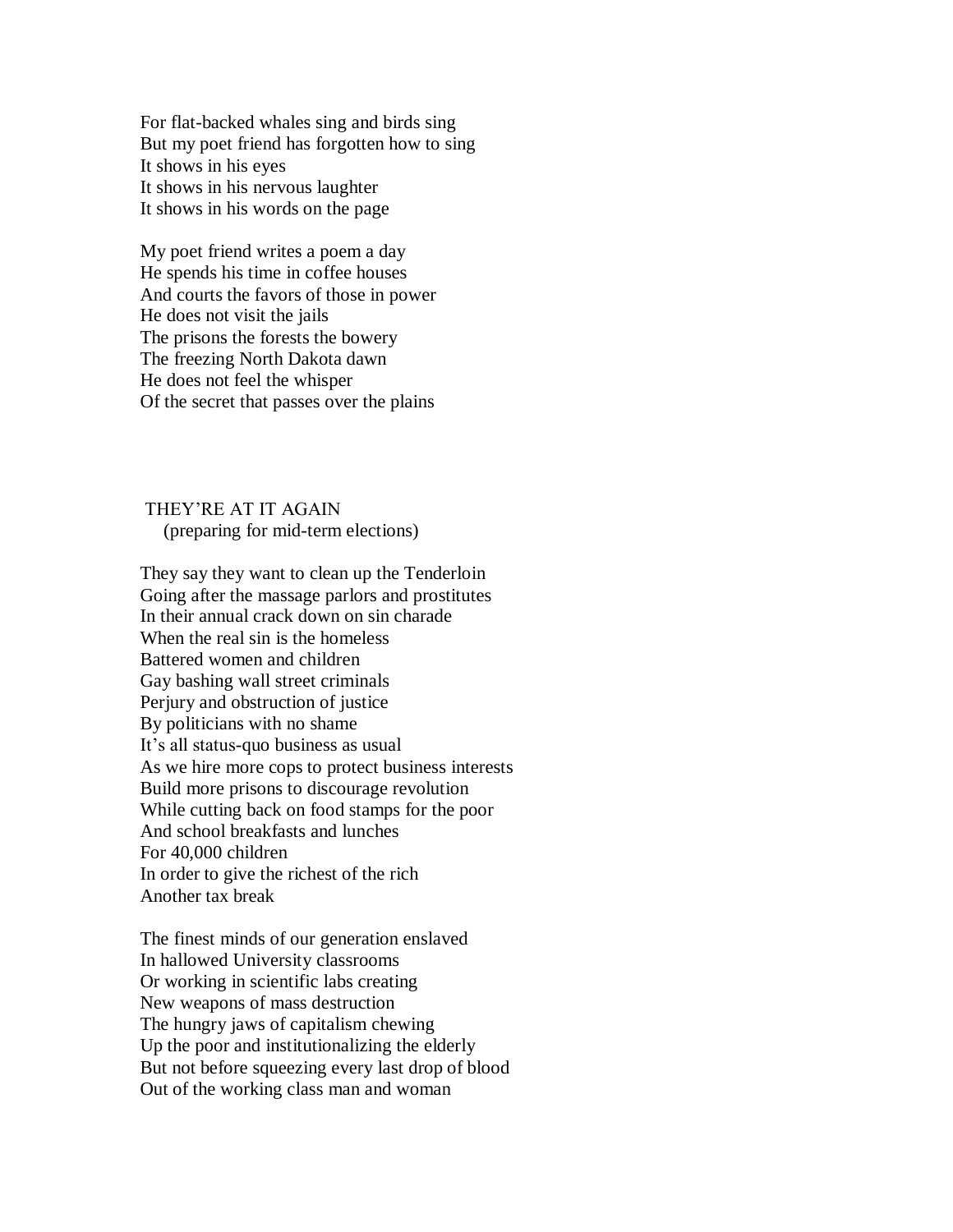The young dance like puppets on a string In a Disneyland production Fox news presenting "fair and balanced news" In an unbalanced way As our elected representatives primp In front of their mirrors Preparing to destroy timberland and rain forests And flood the ocean with oil spills In payment for political contributions Marching to the voting polls to keep The status quo alive and well

# 71st BIRTHDAY POEM

I like wild women who drink straight shots And lick their lips when flirting I like demure women Who look like librarians And wear long dresses that touch the floor But I've retired from the game although Not of my own choosing Forced to sit on the sidelines And eyeball the show As I watch a young woman walk by With her orange blossom smell A false promise lost in skipped heart beats That plays tricks with my shadow Trailing behind like an old junkyard dog Walking behind his master

#### LADY DEATH

she's a bitch, a whore, a toad. she's two-hundred pounds of lard hiding in a one-hundred pound body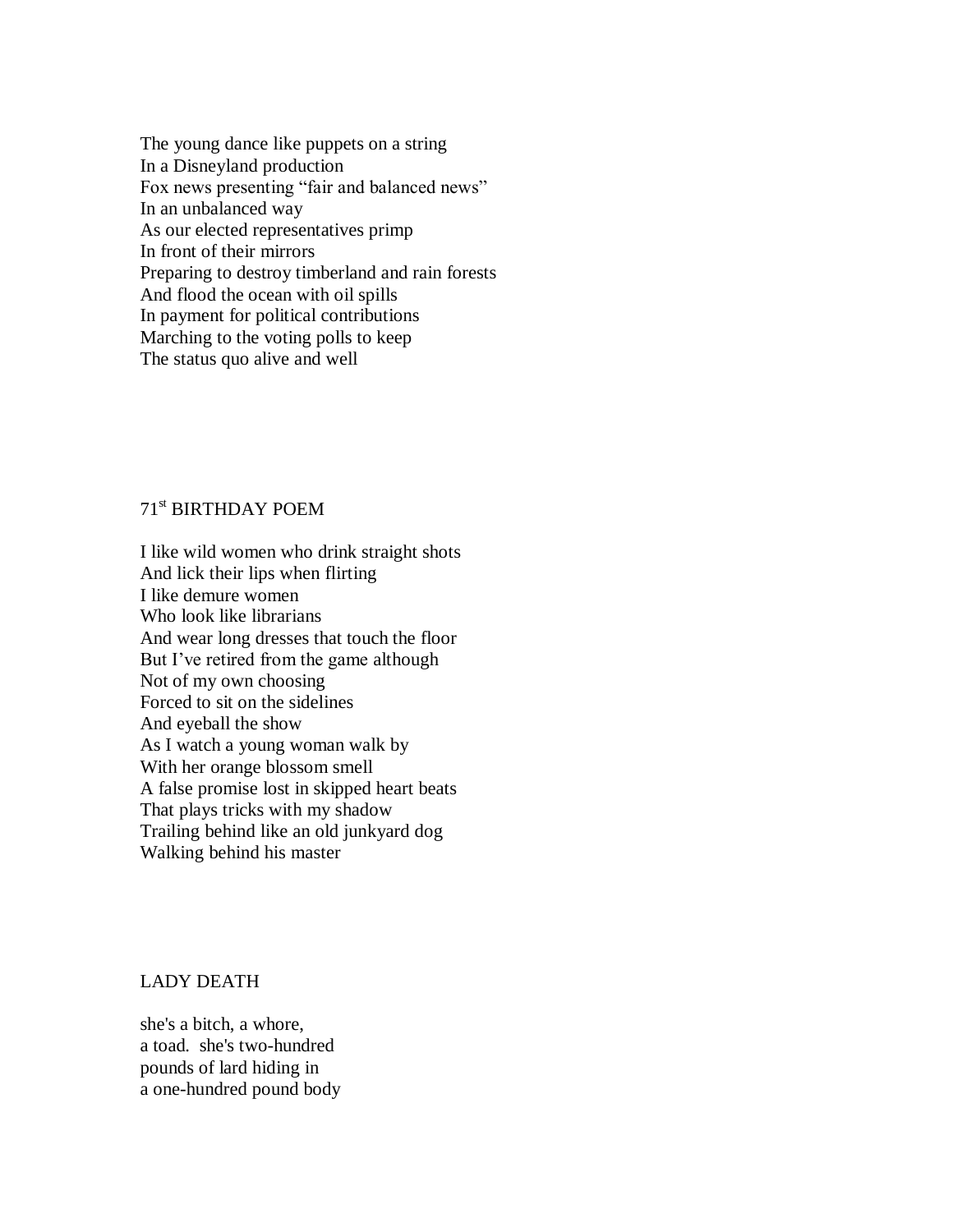she convinced Napoleon he was six-feet tall and sent him off to his Waterloo she lit the last cigar of George Burns blowing smoke in his face minutes before he died she convinced Custer he was God the match that set Rome on fire she made love to Eva Braun before fucking Hitler in his bunker seconds before dousing him with gasoline she disguised herself in the robes of the Pope blessing the bomb before it fell on Hiroshima she pulled the trigger that blew d.a. levy's head off then repeated it with Hunter Thompson just for the fun of it she sucked-off Buddha before he could cross his legs and become an idol she's a mafia hit-man a sniper in waiting she's a terrorist with a bomb hidden in her skirt she lit the match that set Joan of Arc on fire she built the cross that Jesus died on she convinced Houdini he could come back from the dead she burrowed her way into the vagina of the Madonna and turned Caen against Abel she's in the testicles of every male primed and ready to be released sucking the life out of you like a child sucks the juice from a straw